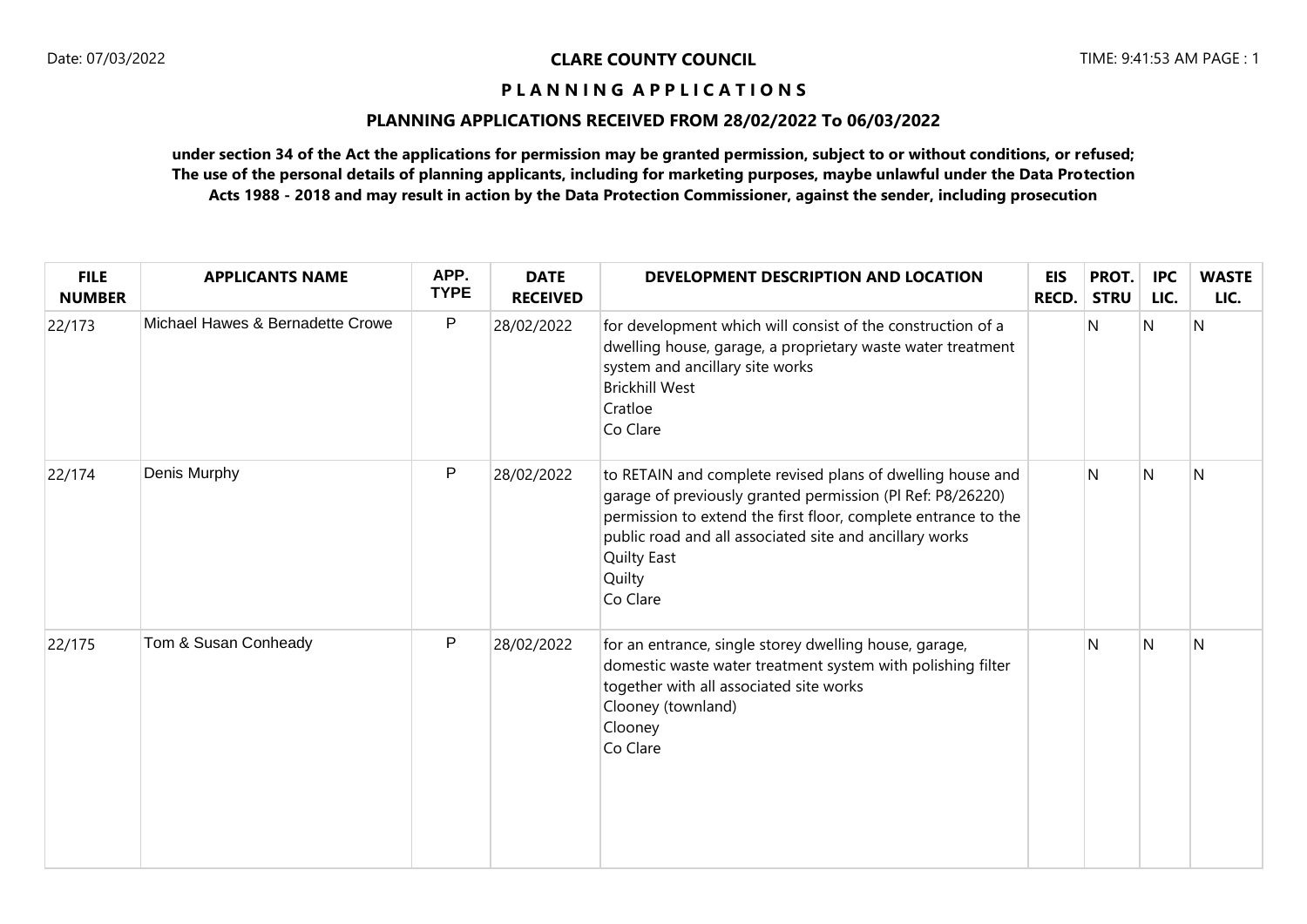# **PLANNING APPLICATIONS RECEIVED FROM 28/02/2022 To 06/03/2022**

| 22/176 | The Select Vestry of Killaloe    | P | 28/02/2022 | the project consists of the conservation works to the<br>detached two storey, four bedroom, sandstone built deanery.<br>Works to include; interior alterations, repair of original<br>windows, repair or replacement of roof tiles and landscaping.<br>The Deanery is a protected structure RPS No 445<br>The Deanery<br>Abbey Street<br>Killaloe, Co Clare | ٧ | N | N |
|--------|----------------------------------|---|------------|-------------------------------------------------------------------------------------------------------------------------------------------------------------------------------------------------------------------------------------------------------------------------------------------------------------------------------------------------------------|---|---|---|
| 22/177 | Liam Eustace                     | C | 01/03/2022 | P21/1164 to construct a two storey dwelling and garden shed<br>on the vacant serviced site<br>Site No. 6<br>Knockaderry Grove<br>Tulla Road, Ennis, Co Clare                                                                                                                                                                                                | N | N | N |
| 22/178 | Lonadale Ltd                     | P | 01/03/2022 | for a change of use from an existing ground floor commercial<br>unit to a 2 bedroom apartment together with all associated<br>site works<br>Wood Quay<br>Ennis<br>Co Clare                                                                                                                                                                                  | N | N | N |
| 22/179 | Lorcan Shannon & Nydia Shahjahan | P | 02/03/2022 | to build a New Dwelling House, install a waste water<br>treatment system and all associated site and ancillary works<br>Toomullin<br>Doolin<br>Co Clare                                                                                                                                                                                                     | N | N | N |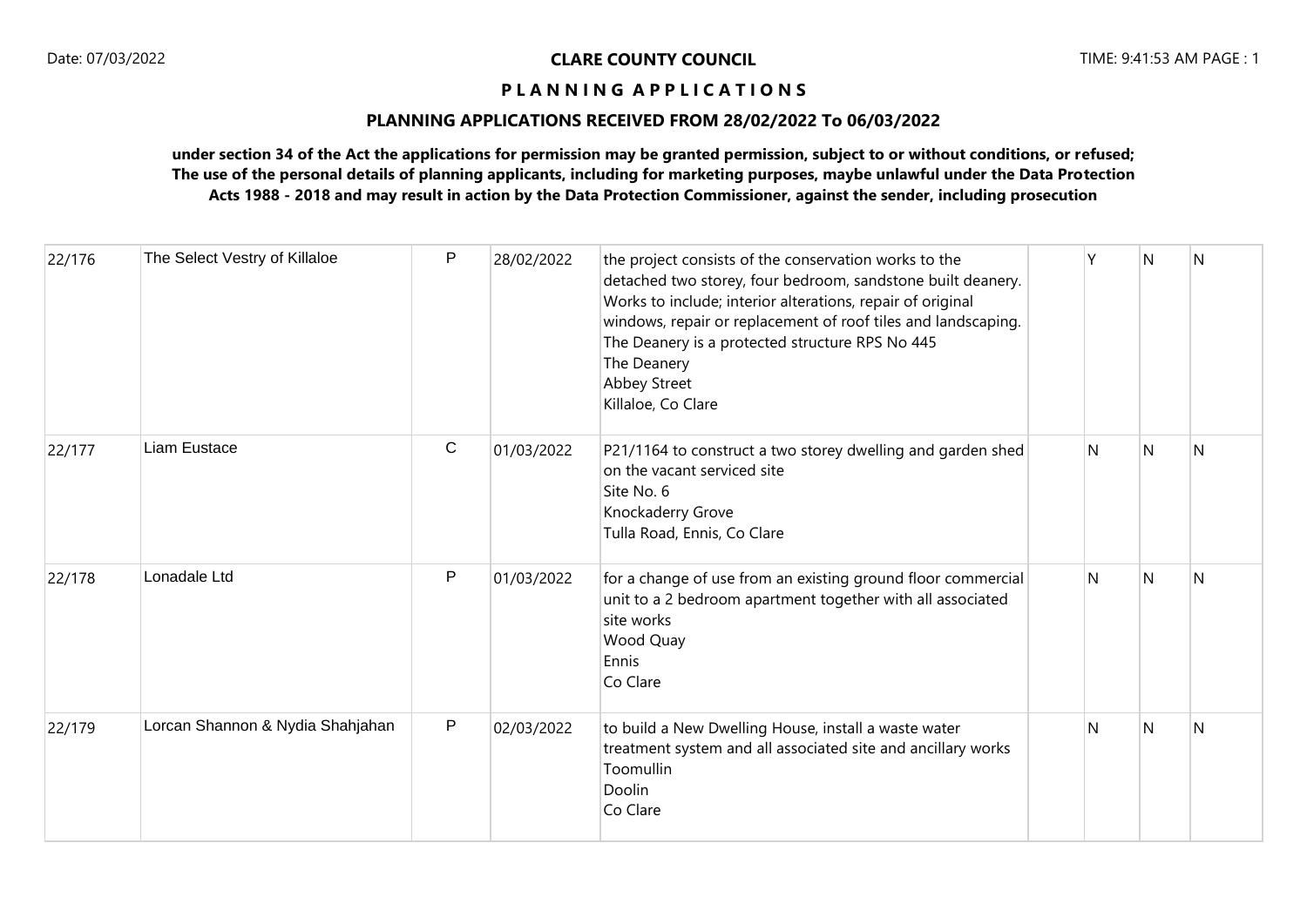# **PLANNING APPLICATIONS RECEIVED FROM 28/02/2022 To 06/03/2022**

| 22/180 | Darvin Trading Company Ltd | P | 02/03/2022 | for a development which will consist of the following (a) 16<br>No. dwelling houses in total consisting of 2 No detached two<br>storey dwelling houses and 14 No. semi-detached two storey<br>dwelling houses (b) all ancillary site development works and<br>connections to public services<br>Ballylannidy<br>Ennis<br>Co Clare | N | N         | N |
|--------|----------------------------|---|------------|-----------------------------------------------------------------------------------------------------------------------------------------------------------------------------------------------------------------------------------------------------------------------------------------------------------------------------------|---|-----------|---|
| 22/181 | Paul & Mandy Noonan        | P | 02/03/2022 | to construct dwelling house, garage, bored well, waste water<br>treatment system, percolation area, entrance and associated<br>site works<br>Cottage, Doonass,<br>Clonlara<br>Co Clare                                                                                                                                            | N | N         | N |
| 22/182 | Liam & Nicole O'Brien      | P | 02/03/2022 | to demolish a rear extension and outbuildings and construct<br>a new extension and refurbishment of existing cottage along<br>with all other necessary ancillary works<br>Carnacalla<br>Kilrush<br>Co Clare                                                                                                                       | N | N         | N |
| 22/183 | Michael O'Grady            | P | 02/03/2022 | to construct a new dwelling house and garage complete with<br>a new entrance, sewage treatment system and ancillary works<br>Donnybrook<br>Sixmilebridge<br>Co Clare                                                                                                                                                              | N | ${\sf N}$ | N |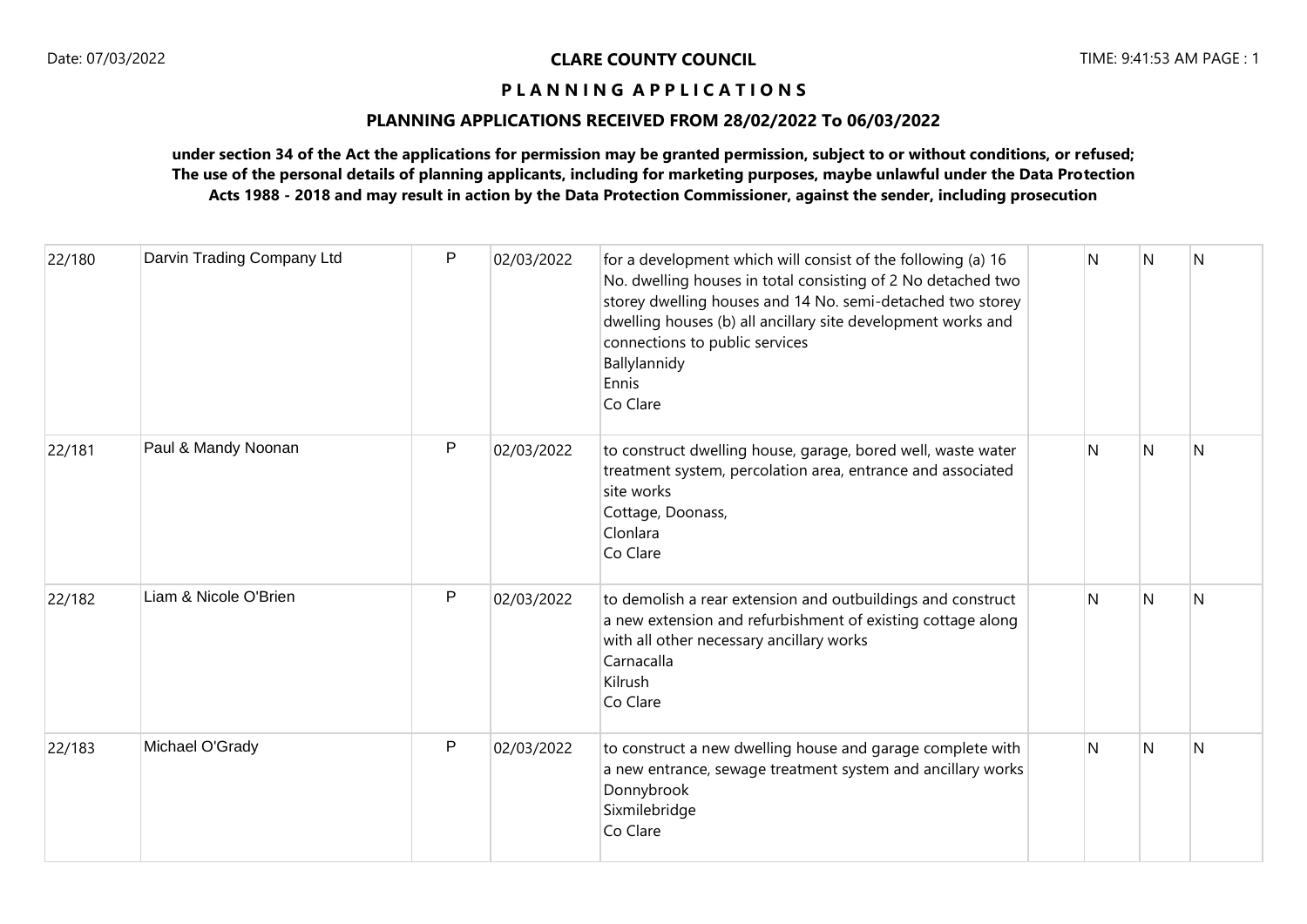# **PLANNING APPLICATIONS RECEIVED FROM 28/02/2022 To 06/03/2022**

| 22/184 | Alan & Terri Shoosmith             | $\mathsf{P}$ | 02/03/2022 | for the RETENTION of (1) upgrade of septic tank previously<br>permitted under P8/21873 to treatment unit and soil<br>polishing filter and (2) polytunnel and storage sheds<br>Killourney<br>Tubber<br>Co Clare                             | N | l N | <b>N</b> |
|--------|------------------------------------|--------------|------------|--------------------------------------------------------------------------------------------------------------------------------------------------------------------------------------------------------------------------------------------|---|-----|----------|
| 22/185 | <b>Thomas McGrath</b>              | P            | 02/03/2022 | to construct an extension to the rear of an existing dwelling<br>house along with alterations to the existing house and<br>ancillary works<br>Ballyartney<br>Labasheeda<br>Co Clare                                                        | N | N   | N        |
| 22/186 | Future Mobility Campus Ireland CLG | P            | 03/03/2022 | for the construction of a fenced enclosure containing a dark<br>fibre POP cabin with all associated site works adjacent to<br>Building 156, Shannon Free Zone, Shannon, Co Clare<br>Building 156<br>Shannon Free Zone<br>Shannon, Co Clare | N | N   | N        |
| 22/187 | <b>Edward Frost</b>                | $\mathsf{P}$ | 03/03/2022 | to construct a dwelling, site entrance and boundary wall,<br>install on-site effluent treatment including all associated site<br>development works<br>Coolisteige<br>Clonlara<br>Co Clare                                                  | N | N   | N        |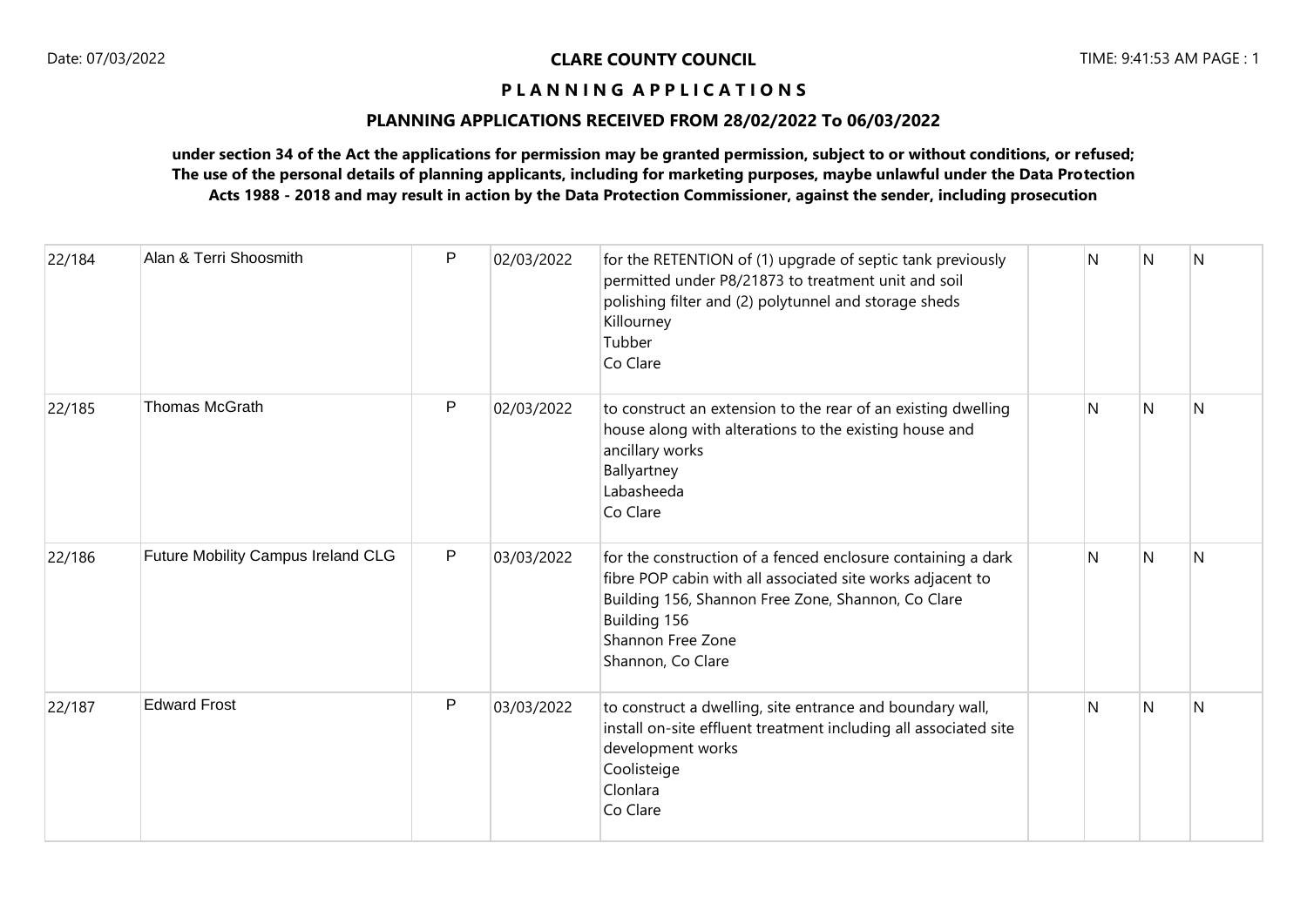# **PLANNING APPLICATIONS RECEIVED FROM 28/02/2022 To 06/03/2022**

| 22/188 | <b>Gerard Nash</b> | $\mathsf{P}$ | 03/03/2022 | to construct a single dwelling house, garage and advanced<br>wastewater treatment system along with ancillary site works<br>Newpark<br>Sixmilebridge<br>Co Clare                                                                                                                                                                                                                                                                                                                                                                                                                                                                                                                                                              | N | N | N |
|--------|--------------------|--------------|------------|-------------------------------------------------------------------------------------------------------------------------------------------------------------------------------------------------------------------------------------------------------------------------------------------------------------------------------------------------------------------------------------------------------------------------------------------------------------------------------------------------------------------------------------------------------------------------------------------------------------------------------------------------------------------------------------------------------------------------------|---|---|---|
| 22/189 | Michelle Ryan      | P            | 03/03/2022 | to construct a dwelling house, garage, new entrance, waste<br>water treatment system and all associated site works<br>Cappantruhaun,<br>Whitegate,<br>Co Clare                                                                                                                                                                                                                                                                                                                                                                                                                                                                                                                                                                | N | N | N |
| 22/190 | Philip Doyle       | P            | 03/03/2022 | for revisions and amendments to a permitted mixed use<br>development (P19/231 & P21/226) currently under<br>construction at Station Road and Old Goal Road, Ennis, Co.<br>Clare. Planning PERMISSION is sought to (i) provide new<br>signage including (a) 3 no totem signs; (b) buildings signage;<br>and (c) car parking signage; (ii) modify existing car parking<br>provision to provide for an addition 13 no car parking spaces<br>thereby increasing overall car parking provision from 123 no<br>to 136 no car parking spaces; (iii) provision of 1 no additional<br>accessible parking space for a Changing Place facility; (iv) all<br>associated site works<br>Station Road and Old Gaol Road<br>Ennis<br>Co Clare | N | N | N |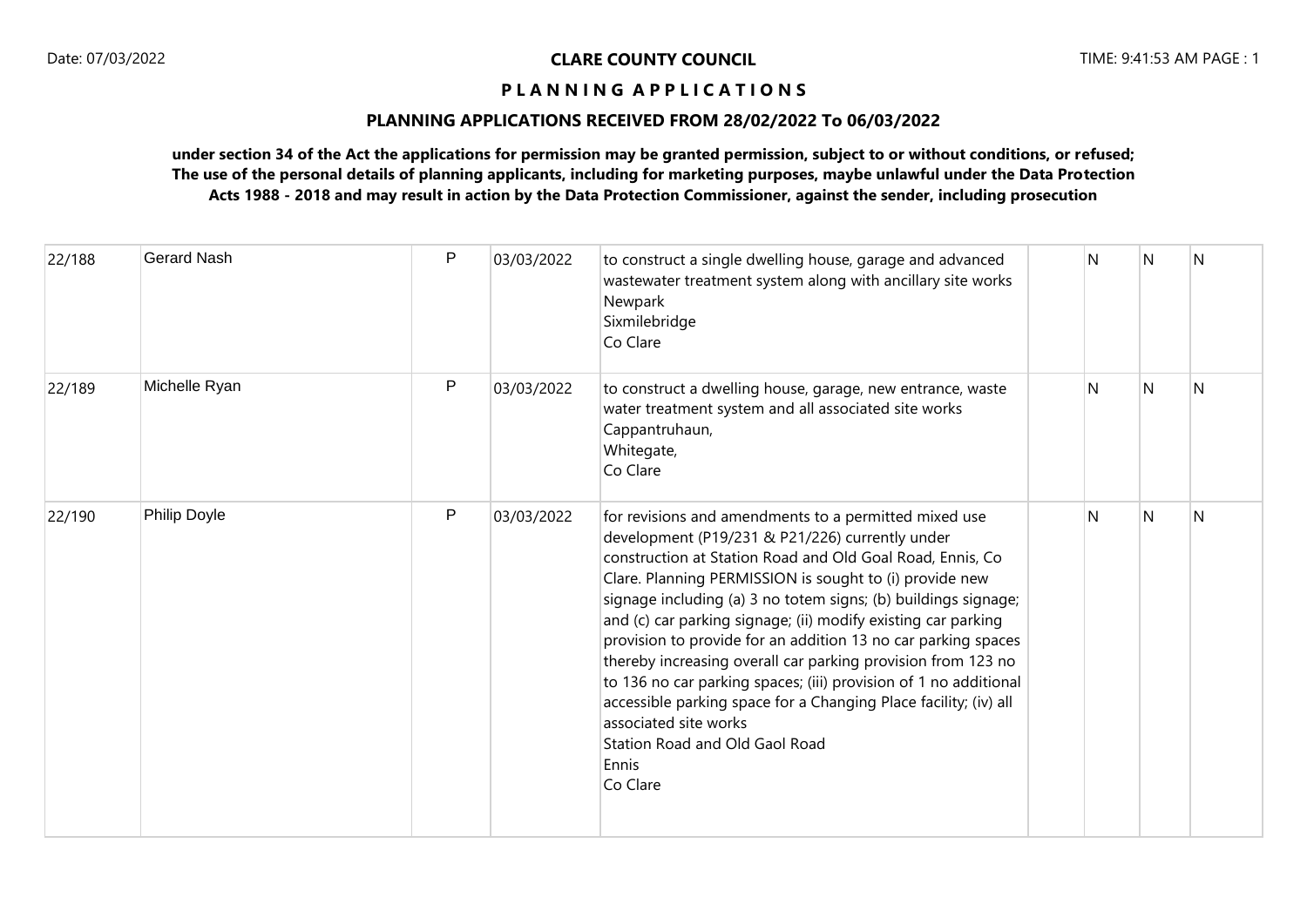# **PLANNING APPLICATIONS RECEIVED FROM 28/02/2022 To 06/03/2022**

| 22/191 | Cliodhna Leyden & Liam Shannon | $\mathsf{P}$ | 04/03/2022 | to build a Dwelling house, install a wastewater treatment<br>system & all other associated site an ancillary works<br>Toomullin<br>Doolin<br>Co Clare                                                                                                                                                                                                                                                                                                                                                                  | N | N | N |
|--------|--------------------------------|--------------|------------|------------------------------------------------------------------------------------------------------------------------------------------------------------------------------------------------------------------------------------------------------------------------------------------------------------------------------------------------------------------------------------------------------------------------------------------------------------------------------------------------------------------------|---|---|---|
| 22/192 | Denis Murphy                   | P            | 04/03/2022 | to demolish partly constructed dwelling house of previously<br>granted permission (PI Ref: P8/26220) to RETAIN septic tank<br>as granted under previously granted permission (PI Ref:<br>P8/26220). Construct new private dwelling in the same<br>location as existing dwelling, construct new garage, create<br>entrance to the public road extend site boundary to that of<br>previously granted under (PI Ref: P8/26220) and all<br>associated site and ancillary works<br><b>Quilty East</b><br>Quilty<br>Co Clare | N | N | N |
| 22/193 | <b>Tiernan McCormack</b>       | P            | 04/03/2022 | to demolish an existing ruin and build a new dwelling house<br>with garage, install a waste treatment system upgrade the<br>existing entrance to the public road and all associated site<br>and ancillary works<br>Lackareagh<br>Kilnaboy<br>Co Clare                                                                                                                                                                                                                                                                  | N | N | N |